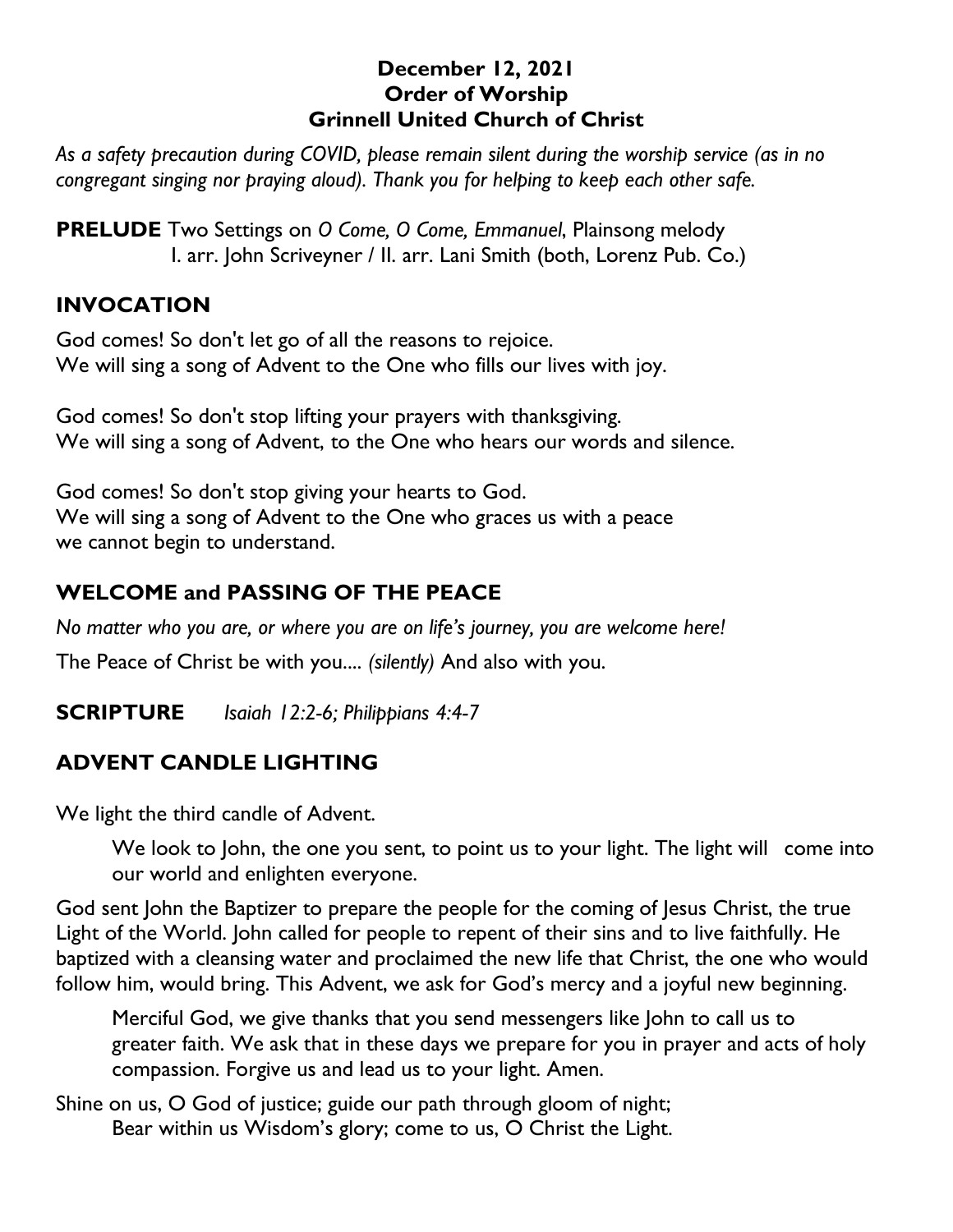**HYMN** NCH 102 *O How Shall I Receive You* Words: Paul Gerhardt, 1653 Music: Melchior Teschner, 1615

1) O how shall I receive you, how meet you on your way, blessed hope of every people, my soul's delight and stay? O Jesus, Jesus, give me now by your own pure light, to know whate'er is pleasing and welcome in your sight.

2) Love caused your incarnation; love brought you unto me; your thirst for my salvation procured my liberty. O love beyond all telling, that led you to embrace in love, all love excelling, our lost and fallen race.

3) You come, O Christ, with gladness, in mercy and goodwill, to bring an end to sadness and bid our fears be still. In patient expectation we live for that great day when a renewed creation your glory shall display.

**SERMON** *Luke 3:7-18*

# **SILENT REFLECTION**

# **SHARING OF JOYS AND CONCERNS**

## **PASTORAL PRAYER**

He did not wait till the world was ready, till men and nations were at peace. He came when the Heavens were unsteady, and prisoners cried out for release.

He did not wait for the perfect time. He came when the need was deep and great. He dined with sinners in all their grime, turned water into wine.

He did not wait till hearts were pure. In joy he came to a tarnished world of sin and doubt. To a world like ours, of anguished shame he came, and his Light would not go out.

He came to a world which did not mesh, to heal its tangles, shield its scorn. In the mystery of the Word made Flesh the Maker of the stars was born.

We cannot wait till the world is sane to raise our songs with joyful voice, for to share our grief, to touch our pain, He came with Love: Rejoice! Rejoice!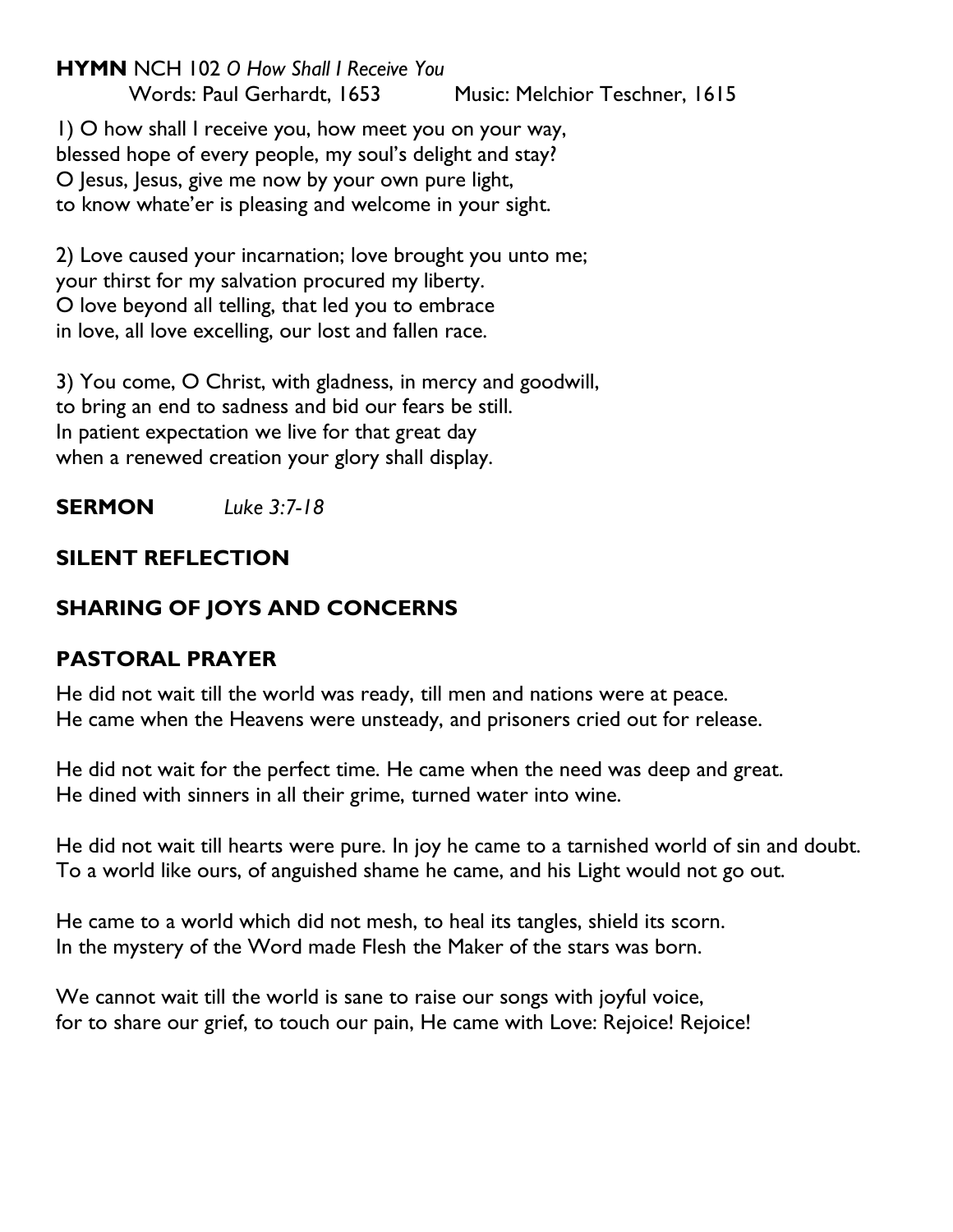## **LORD'S PRAYER** *(Inclusive Version) (Please pray silently)*

Blessed One, our Father and our Mother Holy is your name. May your love be enacted in the world. May your will be done On earth as in heaven. Give us today our daily bread And forgive us our sins as we forgive those who sin against us. Save us in the time of trial and deliver us from evil. For all that we do in your love, and all that your love brings to birth, and the fullness of love that will be are yours, now and forever. Amen.

# **GRATITUDE FOR OFFERING / DOXOLOGY**

Praise God from whom all blessings flow Praise God all creatures here below Praise God above ye heavenly hosts Creator, Christ, and Holy Ghost

**HYMN** NCH 104 *We Hail You God's Anointed* Words: James Montgomery, 1821 / Music: German melody, 1784

1) We hail you God's anointed, the long-awaited One! Hail in the time appointed, your reign on earth begun! You come to break oppression, to set the captive free; to take away transgression, and rule in equity.

2) You shall come down like showers upon the fruitful earth; and joy and hope, like flowers, spring in your path to birth. Before you on the mountains shall peace, the herald, go, and righteousness, in fountains, from hill to valley flow.

3) The wise shall bow before you and gold and incense bring; all nations shall adore you, and praise all peoples sing; To you shall prayer unceasing and daily vows be said, your realm is still increasing, with you, O Christ, as head.

4) O'er every foe victorious, you on your throne shall rest; from age to age more glorious, all-blessing and all-blessed. The tide of time shall never your covenant remove; your name shall stand forever, your changeless name of love.